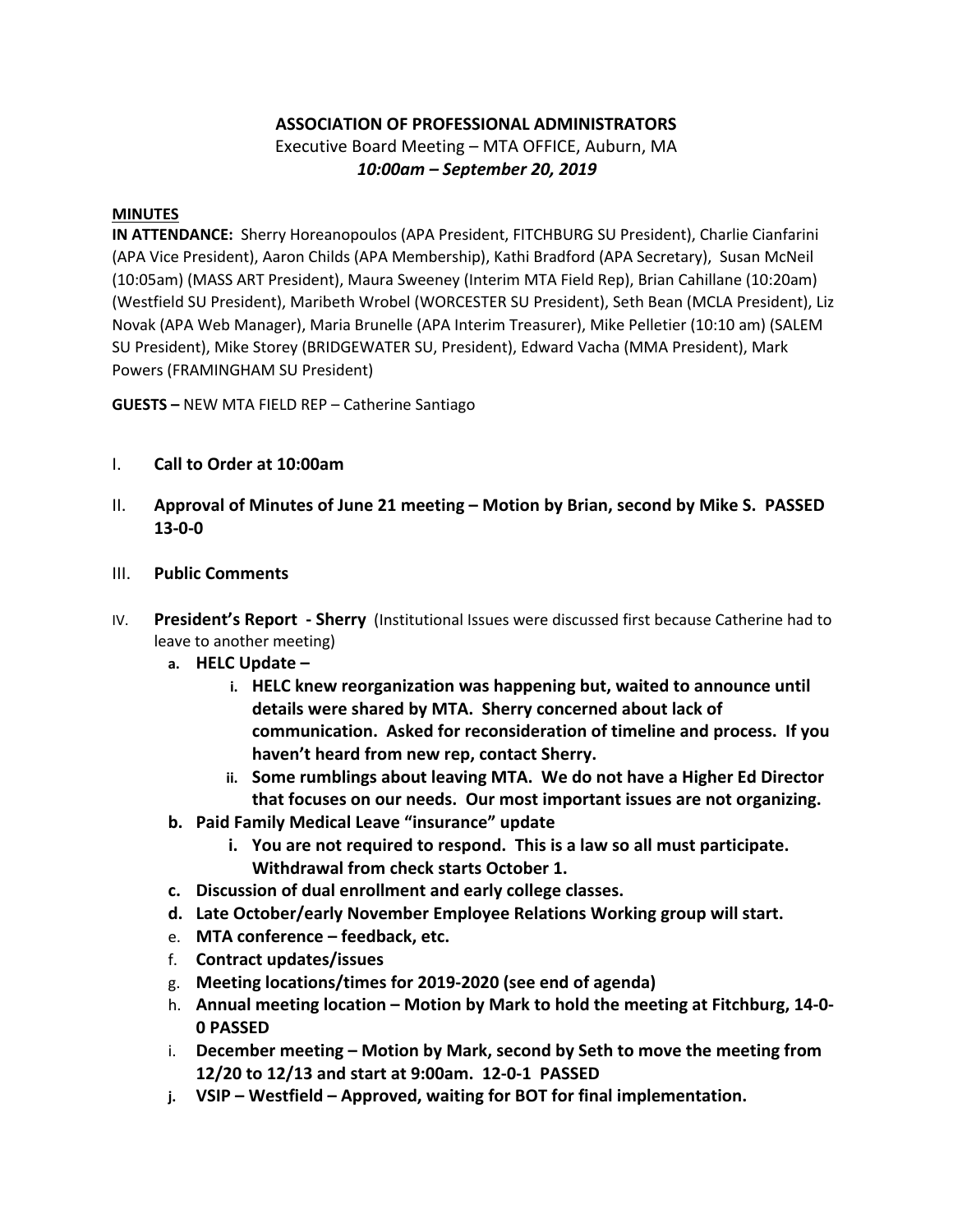- IV. **Treasurer's Report – Maria**
	- **a. Payroll due on Tuesday, September 24 by 12:00pm to Maria.**
	- **b. See report in email**
	- **c. Has been in contact with Auditors and Jim Murphy to close out year.**
	- **d. Switched banks**

**MOTION to Approve Treasurer's report by Seth, second by Susan – 13-0-0 PASSED**

- V. **Membership and Data – Aaron**
	- **a. 1434, up 9 since June**
	- **b. 109, down 11 non-paying since June.**
	- **c. MTA lost 7 applications for membership, Aaron was able to provide copies.**
	- **d. Domain renewal in November. MOTION to approve cost at \$105 for renewal made by Mark, second by Mike S. PASSED 13-0-0**
- VI. **Website – Liz**
	- **a. The new contract is up. HTML version coming.**
	- **b. Survey will be up by the end of October.**
	- **c. Discussed security of site.**
	- **d. Will add a calculator to the site.**
- VII. **Health and Welfare Report – AJ**
- VIII. **Committee Reports**
	- **a. Budget – Mike S**
	- **b. Employee Relations working group – Mark**
	- **c. Professional Development – Edward**
	- **d. Negotiations**
		- **i. Athletic Trainer appendix**
		- **ii. Evaluation process clarification**
		- **iii. Job description changes**
		- **iv. Salary equity section – contradictions and result of Westfield's arbitration**
		- **v. Amount of time for Grievance filing – 10 days is too short.**
		- **vi. 4 years to be on "probation" is too long**
		- **vii. Salary ranges**
		- **viii. Police portion of the appendix. Need consistency in contract and practice.**
- IX. **Old/New Business** 
	- **a. FAQ of the Month for the Website**
	- **b. Information for Operations Manual – would like to review it at the annual meeting. Please send into to Kathi**
	- **c. Discussion of why we represent non-paying members.** 
		- **i. Law 150e offers the same rights**
		- **ii. Step 1 and 2 grievances are required**